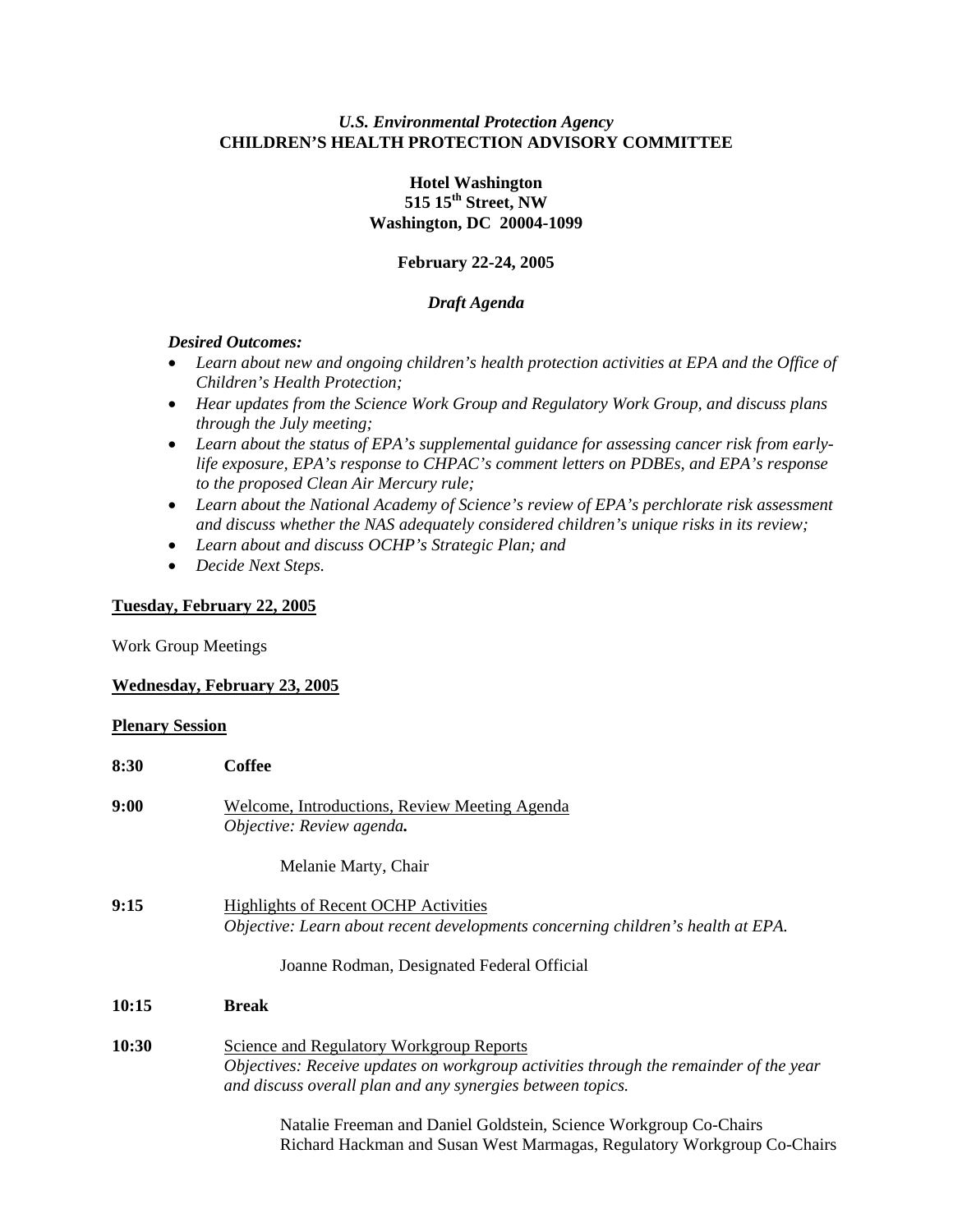| 12:00 | Lunch (on your own)                                                                                                                                                                                                                                                                                                                                                                                                                                                                                                                                                                                                 |
|-------|---------------------------------------------------------------------------------------------------------------------------------------------------------------------------------------------------------------------------------------------------------------------------------------------------------------------------------------------------------------------------------------------------------------------------------------------------------------------------------------------------------------------------------------------------------------------------------------------------------------------|
| 1:30  | <u>Panel Discussion: NAS Review of EPA's Perchlorate Risk Assessment</u><br>Objective: Learn about the National Academy of Science's review of EPA's perchlorate<br>risk assessment and discuss whether the NAS adequately considered children's unique<br>risks in its review and what additional actions EPA ought to consider based on this risk<br>assessment.                                                                                                                                                                                                                                                  |
|       | Panel:<br>Linda Cowan, University of Oklahoma Health Sciences Center [invited]<br>Ellen Mantus, Project Director, National Academy of Sciences<br>Robert Utiger, Clinical Professor of Medicine, Harvard Medical School                                                                                                                                                                                                                                                                                                                                                                                             |
|       | How did the NAS ensure adequate protection for the developing fetus and<br>$\bullet$<br>young children considering their (reported) reliance on adult human data?<br>Were animal data available to address the potential for early life sensitivity?<br>٠<br>What key windows of susceptibility for thyroid development did the NAS<br>$\bullet$<br>consider as relevant to early life (fetal and childhood) development?<br>Given that the human studies were conducted only for two weeks, is there<br>٠<br>concern about longer term exposure resulting in a larger or different affect?"                        |
| 3:00  | <b>Break</b>                                                                                                                                                                                                                                                                                                                                                                                                                                                                                                                                                                                                        |
| 3:30  | Presentation and Discussion: OCHP Strategic Plan<br>Objective: Learn about OCHP's Strategic Plan and provide feedback to OCHP.                                                                                                                                                                                                                                                                                                                                                                                                                                                                                      |
|       | Presenters: Bill Sanders and Joanne Rodman, OCHP<br>Discussion: OCHP poses the following questions to the committee:<br>Is the plan strategic and does the plan capture the big picture for OCHP<br>future actions (the forest rather than the trees)<br>Are there major gaps?<br>$\blacksquare$<br>Are the priorities evident?<br>$\overline{\phantom{a}}$<br>Does the plan adequately lay out a roadmap of where OCHP plans to go and<br>how we intend to get there?<br>Are there better performance measures OCHP could use for the objectives?<br>What data would be most useful to gather to measure progress? |
| 5:15  | <b>Public Comment</b>                                                                                                                                                                                                                                                                                                                                                                                                                                                                                                                                                                                               |
| 5:30  | <b>Adjourn for the Day</b>                                                                                                                                                                                                                                                                                                                                                                                                                                                                                                                                                                                          |